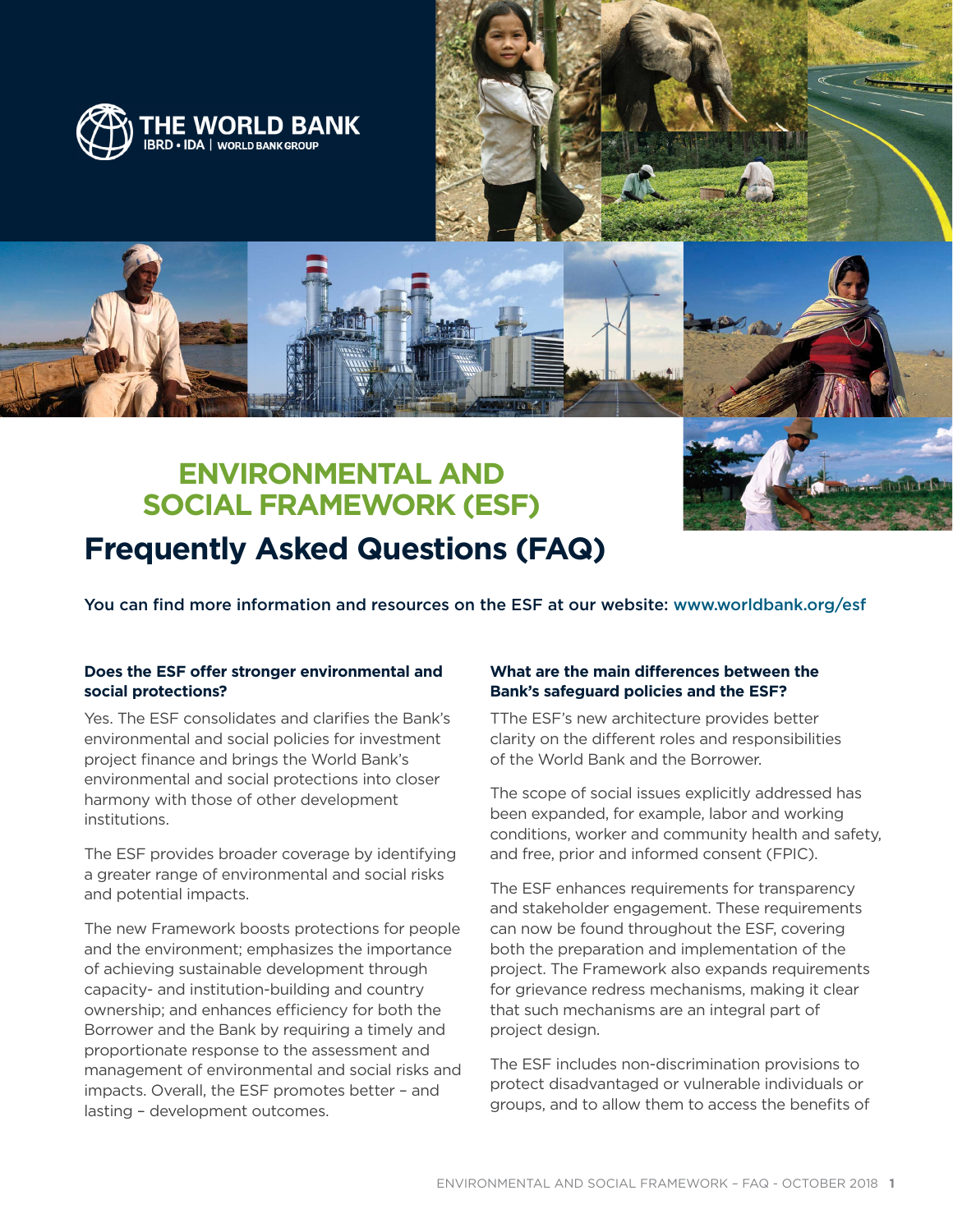

the project. In addition, a separate new mandatory World Bank Directive, which includes some examples of these groups, requires staff to assist borrower governments to consider, mitigate, and manage potential impacts on such individuals and groups.

The ESF highlights additional environmental issues, for example the addressing climate change and promoting climate resilience, the sustainable management of living natural resources, and water management.

The ESF requires Borrowers to consider project related transboundary and global risks and impacts, such as climate change mitigation, adaptation and resilience issues.

The ESF calls for adaptive management of environmental and social risks and impacts – which means having the flexibility to adjust to changes on the ground, to new information, to new risks. This is widely recognized as sound development practice and will allow Borrowers to respond to issues as the project develops and progresses. A rigorous upfront scoping will be required to determine the scope and significance of environmental and social impacts.

The ESF also calls for proportionality – which means that all risks should not be treated equal and that more resources should be allocated to projects with greater risks.

# **When and how will Borrowers' environmental and social framework be used?**

Strengthening national systems in borrowing countries is recognized as a central development goal by the World Bank and its shareholders. In line with this goal, the ESF enables a Borrower to propose using relevant parts of its Environmental and Social Framework for the assessment, development and implementation of a project when this is likely to address the risks and impacts of the project, and enable the project to achieve objectives materially consistent with the Environmental and Social Standards.

In such a case, the World Bank will evaluate those aspects of the Borrower's policy, level and institutional framework that are relevant to the project including the Borrower's:

- National, subnational or sectoral implementing institutions
- Applicable laws, regulations, rules and procedures
- Implementation capacity and track record

If the evaluation identified gaps in the Borrower's Environmental and Social Framework, the Borrower will work with the Bank to identify measures and actions to address such gaps. Such measures and actions will be set out in the ESCP together with the timeframes for their completion, and may be implemented during project preparation or project implementation.

# **What does the concept of Common Approach entail?**

When a project is jointly financed by the World Bank and other multilateral or bilateral agencies a Common Approach can be proposed for the assessment and management of environmental and social risks and impacts, if it enables the project to achieve objectives materially consistent with the Environmental and Social Standards. In deciding on a Common Approach, the Bank will take into account the policies, standards and implementing procedures of the other agencies.

The World Bank, the Borrower, and co-financing agencies will agree on measures and actions to be incorporated in the Borrowers Environmental and Social Commitment Plan under the proposed Common Approach.

Some multilateral development banks, including IFC and EBRD, already use environmental and social policies similar to the ESF. Other development partners, including national development agencies such as JICA and KFW, have expressed interest in adopting the ESF, or parts of it.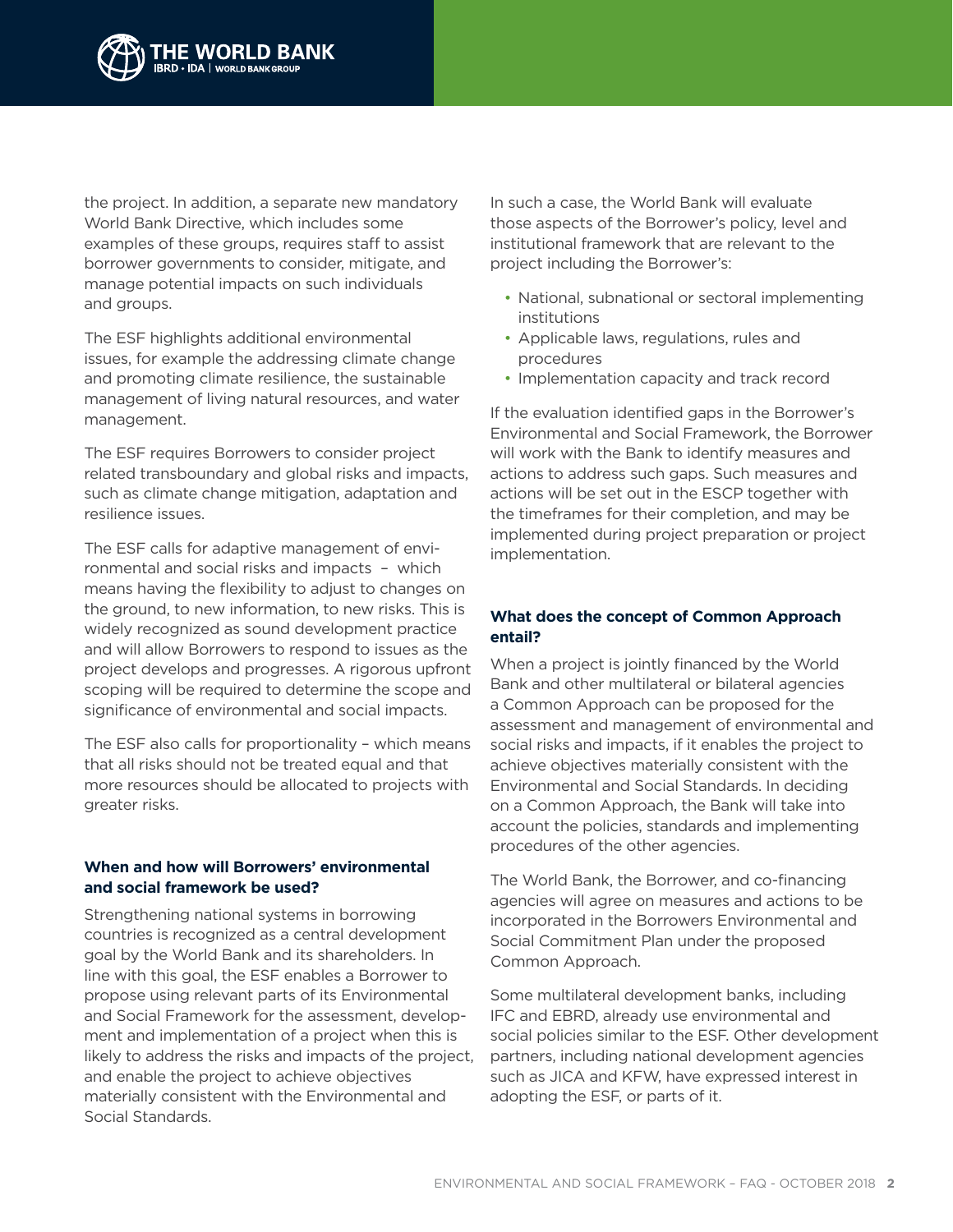

#### **What are the Guidance Notes for Borrowers?**

The World Bank has developed Guidance Notes for Borrowers that support the [Environmental and](http://documents.worldbank.org/curated/en/383011492423734099/pdf/114278-WP-REVISED-PUBLIC-Environmental-and-Social-Framework.pdf)  [Social Standards.](http://documents.worldbank.org/curated/en/383011492423734099/pdf/114278-WP-REVISED-PUBLIC-Environmental-and-Social-Framework.pdf) These notes are intended to help countries that borrow from the World Bank to apply the standards by providing further explanation on specific requirements of the Standards, including examples of good practice.

The Guidance Notes are not mandatory. They provide guidance to Borrowing countries on how to assess and manage the environmental and social risks and impacts of Bank-funded projects, and how to identify and implement appropriate mitigation measures. The Guidance Notes reflect good international practice, and provide practical suggestions to help Borrowers achieve the Standards.

To ensure that the Guidance Notes were of practical help to Borrowers, they were disclosed for public comment. Comments were received from a range of different stakeholders, including Borrowers, donors, MDBs, CSOs, private sector, academics, and other individuals. We received 79 comment submissions, including more than 3,000 separate comments.

The World Bank is also providing supplementary materials, including Good Practice Notes, templates, checklists and other materials to assist both Bank staff and Borrowers in the assessment and implementation of projects.

To reflect project experience, the Guidance Notes will be updated periodically during the implementation of the Environmental and Social Framework.

# **Why does the Framework only apply to Investment Project Financing, and not to Development Policy Financing (DPFs), and Program for Results (P4R)?**

Bank policy and environmental and social requirements are tailored to the nature of specific financial instruments. The ESF focuses on Investment Project Financing (IPF), which covers approximately 75% of Bank lending. IPF supports specific investments and finances activities that are well-defined in their nature and scope.

In contrast, the two other financing instruments work at a different level – the Program for Results works at the level of the programs and systems, while Development Policy Financing works at the policy and country level. They each require consideration of environmental and social issues, tailored to the design of each instrument and embedded in their respective operational policies.

# **Does the ESF standard on Labor and Working Conditions refer to international conventions, including those of the ILO?**

The World Bank's environmental and social requirements have been expanded to include a specific standard (ESS2) on labor and working conditions. This includes provisions on terms and conditions of work, non-discrimination, workers organizations, child and forced labor, and occupational health and safety (building on what is already contained in the World Bank Group's Environmental, Health and Safety Guidelines).

ESS2 applies to different categories of workers involved in the project. This includes workers employed directly by the Borrower to work specifically in relation to the project; workers employed by third parties (including contractors and labor suppliers); primary supply workers; and workers involved in community labor.

ESS2 establishes the requirement for a grievance mechanism for workers.

ESS2 is informed by ILO's core labor standards and has benefited from extensive discussions with the ILO, international and local trade unions and other labor experts. ESS2 does not refer to international labor conventions because it is a stand-alone Bank standard that is independent of any other treaties. However, as most counties are members of the ILO and have ratified some, if not all, of the core labor standards, many Borrowers will find that the provisions of ESS2 are already reflected in national law.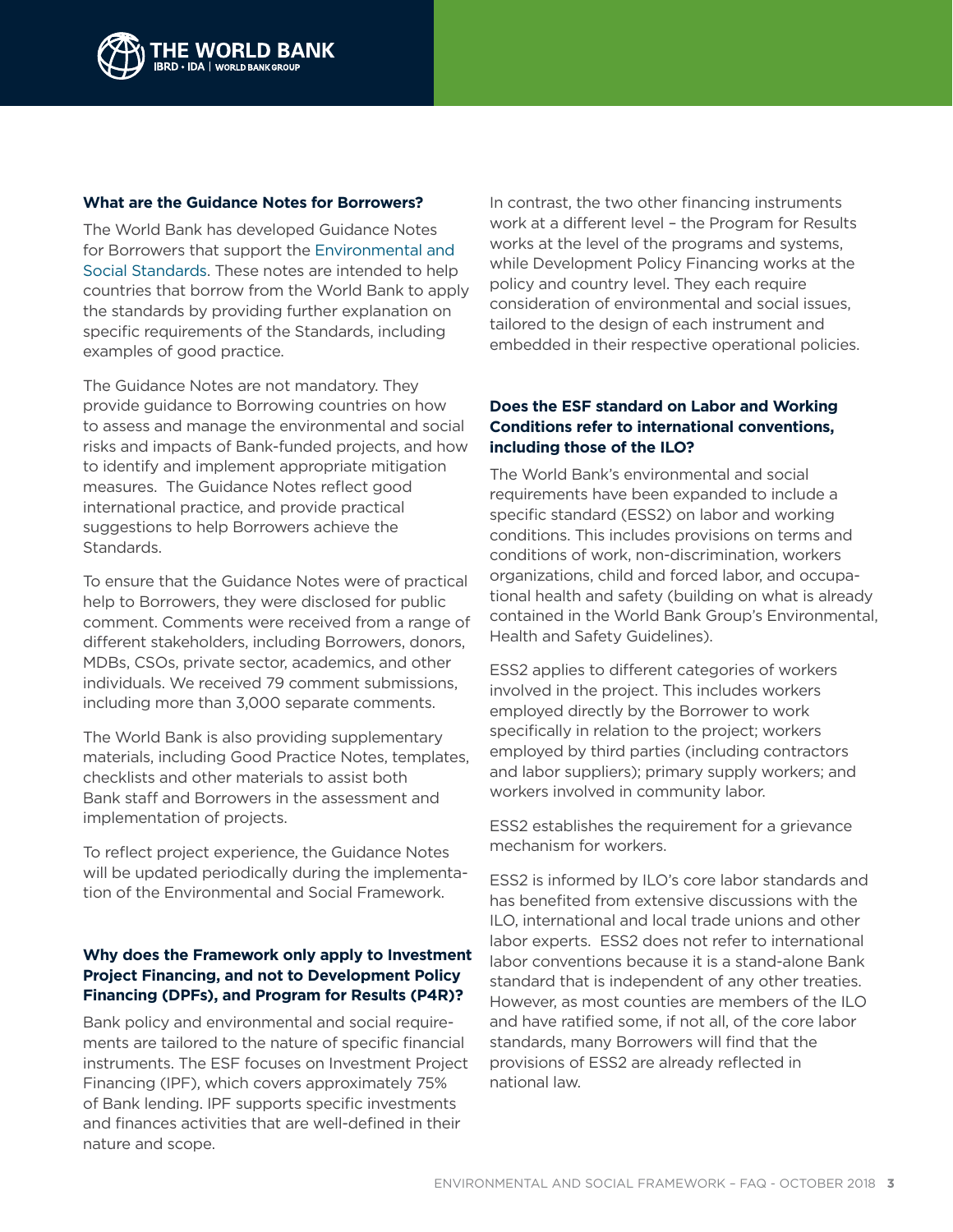

#### **How are children protected under the ESF?**

Issues related to children are addressed more explicitly in the Framework through the provisions relating to protecting individuals or groups that are disadvantaged or vulnerable, and therefore more likely to be adversely affected by the project and less able to take advantage of project benefits. This non-discrimination principle is reflected in many of the standards, including in relation to social risks and community health and safety. Specific requirements aimed at preventing child labor are included in ESS2. Both the ES Policy and ESS1 state that considerations relating to age, including the elderly and minors, should be taken in to account in assessing disadvantage or vulnerability.

With respect to labor, the Framework contains requirements on prohibiting the employment of children under the age of 18 in connection with the project in a manner which is likely to be hazardous or interfere with the child's education or be harmful to the child's health or physical, mental, spiritual, moral or social development.

In addition, the World Bank Directive, Addressing Risks and Impacts on Disadvantaged or Vulnerable Individuals or Groups requires staff to consider the extent to which a project identifies those that may be disadvantaged or vulnerable and identified measures for managing and mitigating such risks and impacts. The Directive provides examples of disadvantaged or vulnerable individuals or groups, and includes considerations relating to age, including minors.

# **What are the most important ways in which the World Bank has enhanced protections for disadvantaged and vulnerable groups in the ESF?**

The ESF introduces a non-discrimination principle that explicitly requires the Bank and Borrowers to pay particular attention to any risks and impacts that could disproportionately affect disadvantaged and vulnerable groups and that could hinder these groups to access development benefits.

The Bank has also issued a mandatory Directive for Bank staff on "Addressing Risks and Impacts on Disadvantaged or Vulnerable Individuals or Groups" that places responsibility on Bank staff to work with the Borrower to ensure that where these issues arise in the project, they are identified and addressed in a manner acceptable to the Bank.

The Directive provides examples of disadvantaged and vulnerable individuals or groups and explicitly requires staff to assist the Borrower to implement differentiated measures.

To ensure priority is given to this important agenda, the Bank has also:

- Appointed a Disability Advisor to ensure that Bank policies, programs and projects take people with disabilities into consideration.
- Hired a Sexual Orientation and Gender Identity Advisor who will provide intellectual leadership and technical guidance to Bank teams and enhance coordination with CSOs, UN Agencies, and other partners and stakeholders.
- Established Global Gender-Based Violence (GGBV) Task Force to strengthen the institution's response through its projects to issues involving sexual exploitation and abuse.

# **Are Human Rights addressed in the ESF?**

The Framework incorporates key human rights principles, including transparency, accountability, consultation, participation, non-discrimination, and social inclusion.

In addition, the overarching, aspirational vision statement of the ESF emphasizes that the World Bank's activities support the realization of human rights expressed in the Universal Declaration of Human Rights and that the World Bank, through the projects it finances, and in a manner consistent with its Articles of Agreement, will continue to support its member countries as they strive achieve their human rights commitments.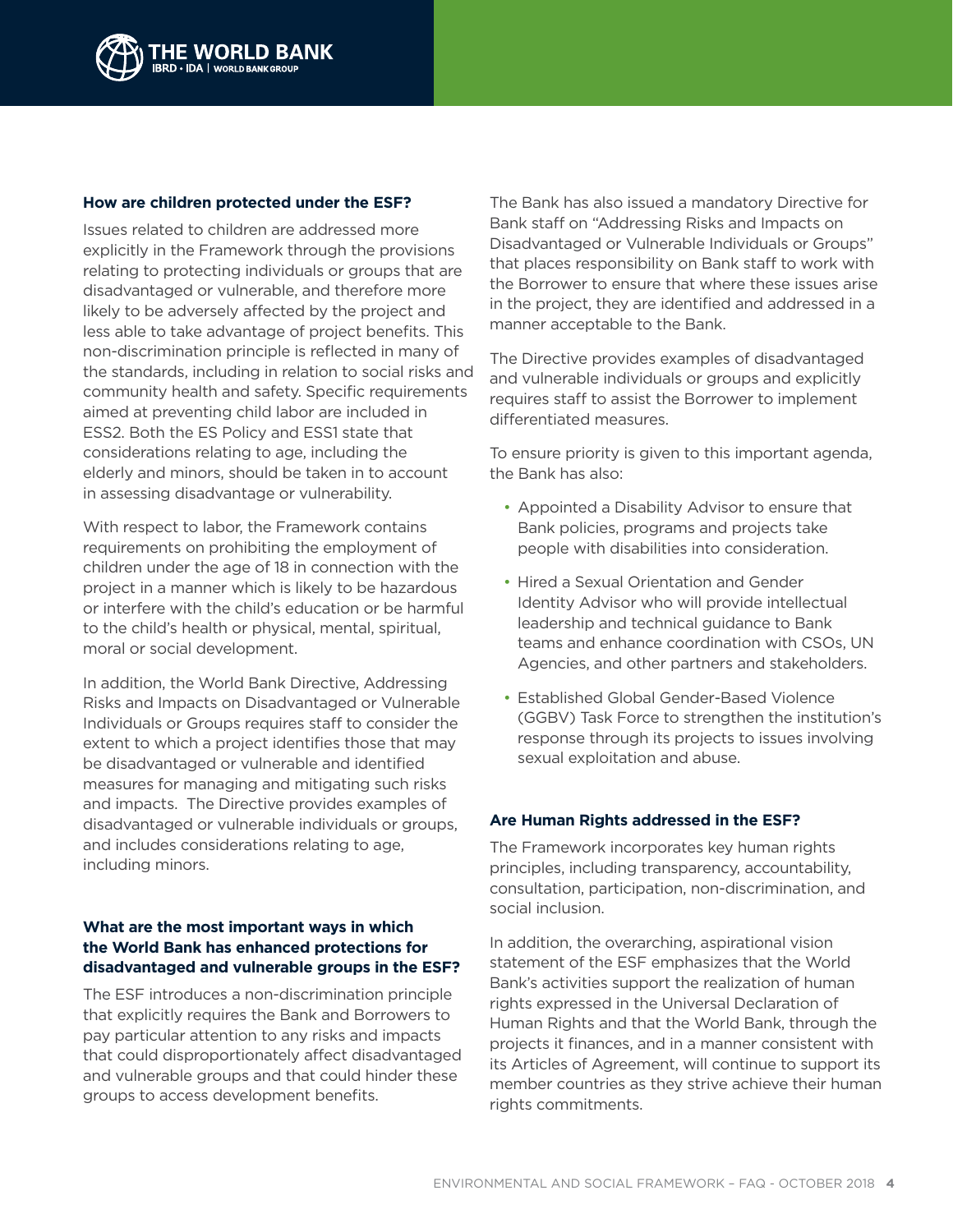

The World Bank has been working for more than half a century to end extreme poverty and help boost opportunities and living conditions for people in the developing world. Every day, we work in the most difficult parts of the world to advance the rights of the poor through better health care, education, clean water and sanitation, social protection, and better access to services.

# **What protections does ESS7 provide for Indigenous Peoples? And how is 'consent' in Free Prior, and Informed Consent defined?**

The new Framework advances the Bank's existing Indigenous Peoples policy by including Free, Prior, and Informed Consent (FPIC), and by addressing peoples in voluntary isolation, and pastoralists

In the ESF, 'consent' is defined as *"the collective support of affected Indigenous Peoples communities/Sub-Saharan African Historically Underserved Traditional Local Communities for the project activities that affect them, reached through a culturally appropriate process"*. The process of FPIC builds on a process of meaningful consultation with affected groups, and is established through good faith negotiations. FPIC incorporates both an agreed process and a documented outcome. The ESF recognizes that FPIC does not require unanimity. It is not a veto and it may be achieved even if some individuals or groups object to project activities."

# **What does the ESF say on Climate Change?**

Climate change is among the most pressing development issues of this generation. The World Bank recognizes the fundamental importance of this issue and has developed an institution-wide strategy to address it – [see the World Bank Group's Climate](http://pubdocs.worldbank.org/en/677331460056382875/WBG-Climate-Change-Action-Plan-public-version.pdf)  [Change Action Plan 2016-2020.](http://pubdocs.worldbank.org/en/677331460056382875/WBG-Climate-Change-Action-Plan-public-version.pdf) The new ESF includes a range of climate change considerations, including GHG emission estimation and climate change adaptation.

- In specified circumstances, Borrowers are required to estimate gross GHG emissions.
- An increased focus on resource efficiency measures at the project level will provide climate benefits.

Additional information on the World Bank Group's Climate Change Action Plan strategy can be found at: [http://www.worldbank.org/en/topic/](http://www.worldbank.org/en/topic/climatechange) [climatechange](http://www.worldbank.org/en/topic/climatechange)

#### **What are the protections related to forests and natural habitats?**

The proposed framework strengthens existing provisions on the conservation of biodiversity and the management of living natural resources, including forests, by introducing more specific and stringent requirements.

- It reiterates the 'precautionary approach'.
- It provides more clarity on how risks and a dverse impacts on critical and natural habitats must be mitigated and applies a clear mitigation hierarchy.
- The ESF clarifies that biodiversity "offsets" should only be considered as a last resort and recognizes that some potential biodiversity impacts cannot be offset, if the area is unique and irreplaceable from a biodiversity standpoint.
- The ESF recognizes the importance of ecological systems, ecosystem services, cultural and economic values of natural habitats as well as biodiversity features.